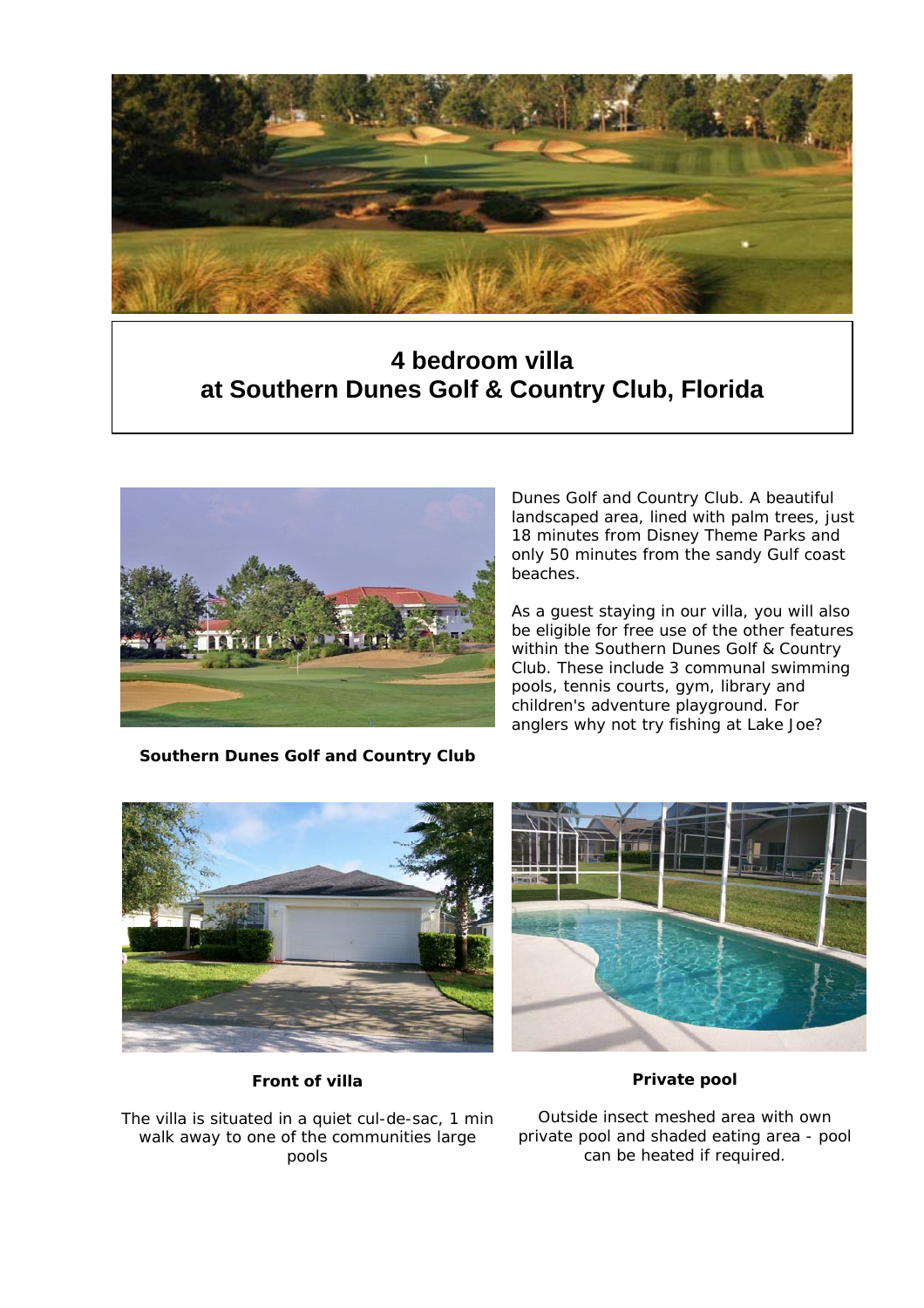# **Accommodation – sleeps 10 \***

- 2 master bedrooms\* (one with en-suite)
- 2 twin bedded rooms\*
- 2 bathrooms
- Living area 2 sofas  $(1$  bed settee\*)
- Private pool with insect mesh and furnished terrace
- Kitchen with eating area (oven, microwave, fridge/freezer, kettle, toaster and cooking utensils), dishwasher
- Laundry with washer & dryer



- Air-conditioning
- Cable TVs
- Video player
- Hi-fi
- Telephone
- Bed linen
- Towels
- Iron
- Ironing board
- **Hairdryer**

# **Floor plan: Living Areas:**

The large family room looks out directly onto the pool area through double patio doors.

For your relaxation you will find two very comfortable sofas, one is a queen size sofa bed, cable television, a DVD player and hi-fi unit. The Dining area has a large dining table that seats six.

Adjoining the Family room is the breakfast nook, furnished with a table and four chairs. From the breakfast area there is access to the fully equipped kitchen with four bar stools situated at the breakfast bar.



*Living area Complete with TV, DVD and hi-fi unit*



**Kitchen area**  *Complete with all mod cons.*

# **Master Bedrooms:**

**\*** Master Bedroom has an en-suite with access to the pool area. The bedroom itself has sliding patio doors also to the pool area. Queen sized bed, large walk in wardrobe, large dressing table with mirror and hairdryer and cable television.

**\*** The second master bedroom comes complete with fitted wardrobes, queen sized bed. The room has access to the second bathroom.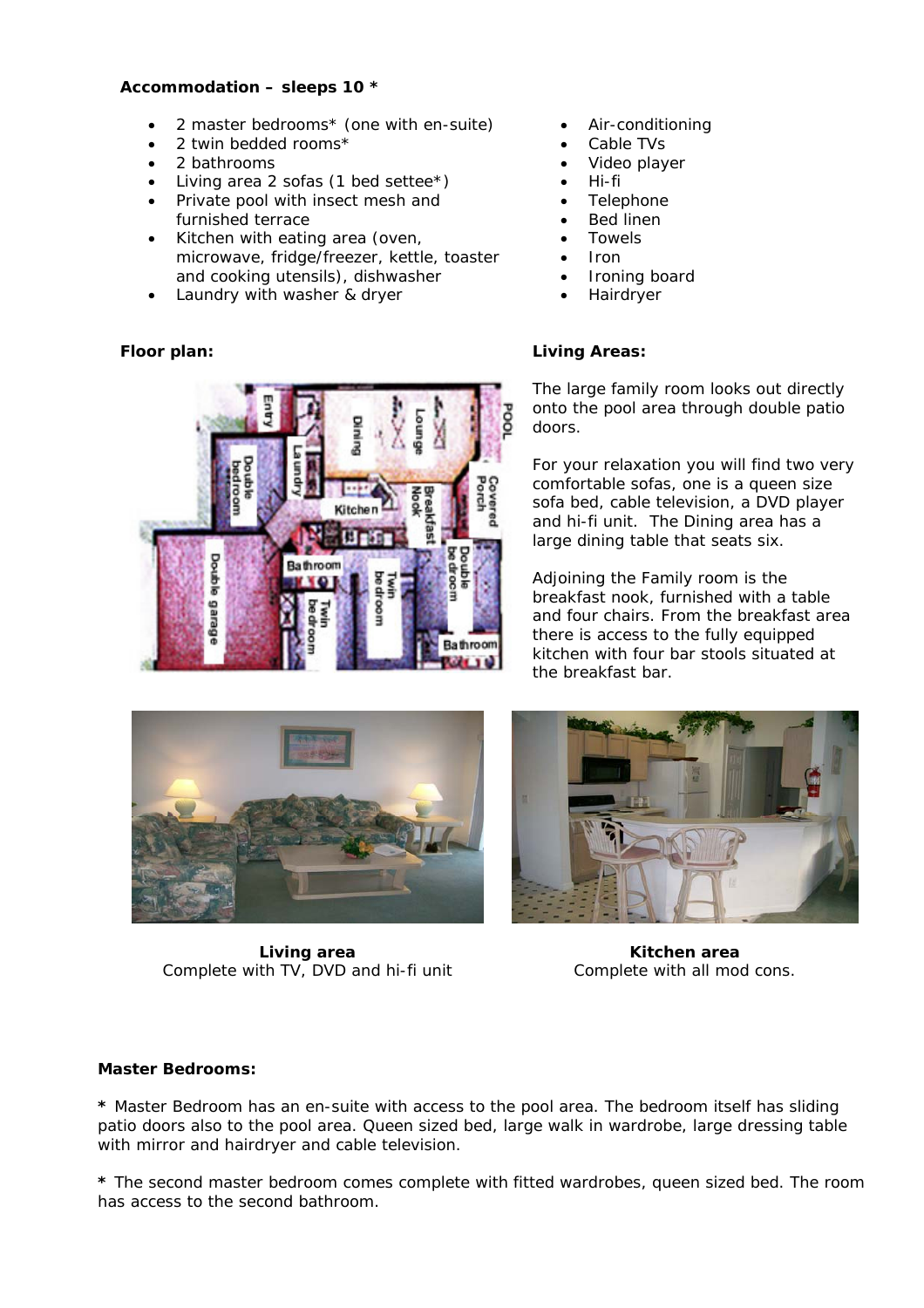# **Other Bedrooms:**

**\*** There are two further twin bedrooms, fully furnished with fitted wardrobes.



*2 x master bedrooms 2 x twin bedded rooms*

# **Southern Dunes golf & amenities**

Southern Dunes is a gated community set in attractively landscaped grounds surrounded by the fairways of the renowned Steve Smyers designed Championship Golf Course. The community has a large clubhouse that has a very reasonably priced bar and restaurant and villa residents are very welcome to utilise the Golf Course and Driving Range. Southern Dunes offers an extensive practice facility featuring driving range, putting green, practice bunkers and a short game area.

Southern Dunes Golf & Country Club is the only community to have large supermarkets, garages, shops, video stores, restaurants etc all within walking distance.

# **The community features:**

- A world championship golf course
- Three communal swimming pool
- Tennis courts & Childrens play area
- Recreational centre with pool table
- Gym with exercise equipment
- A large lake for fishing
- It's own restaurant and bar
- A pro golf shop
- Gated entrance
- 24 hour Super Walmart at entrance

Plus easy reach to shopping malls where you can shop till you drop including Eagle Ridge Mall which is just 10 minutes drive away.



*Southern Dunes entrance 24 Hour, 7 day a week gated security* 



*Southern Dunes Multi award winning Golf Course*